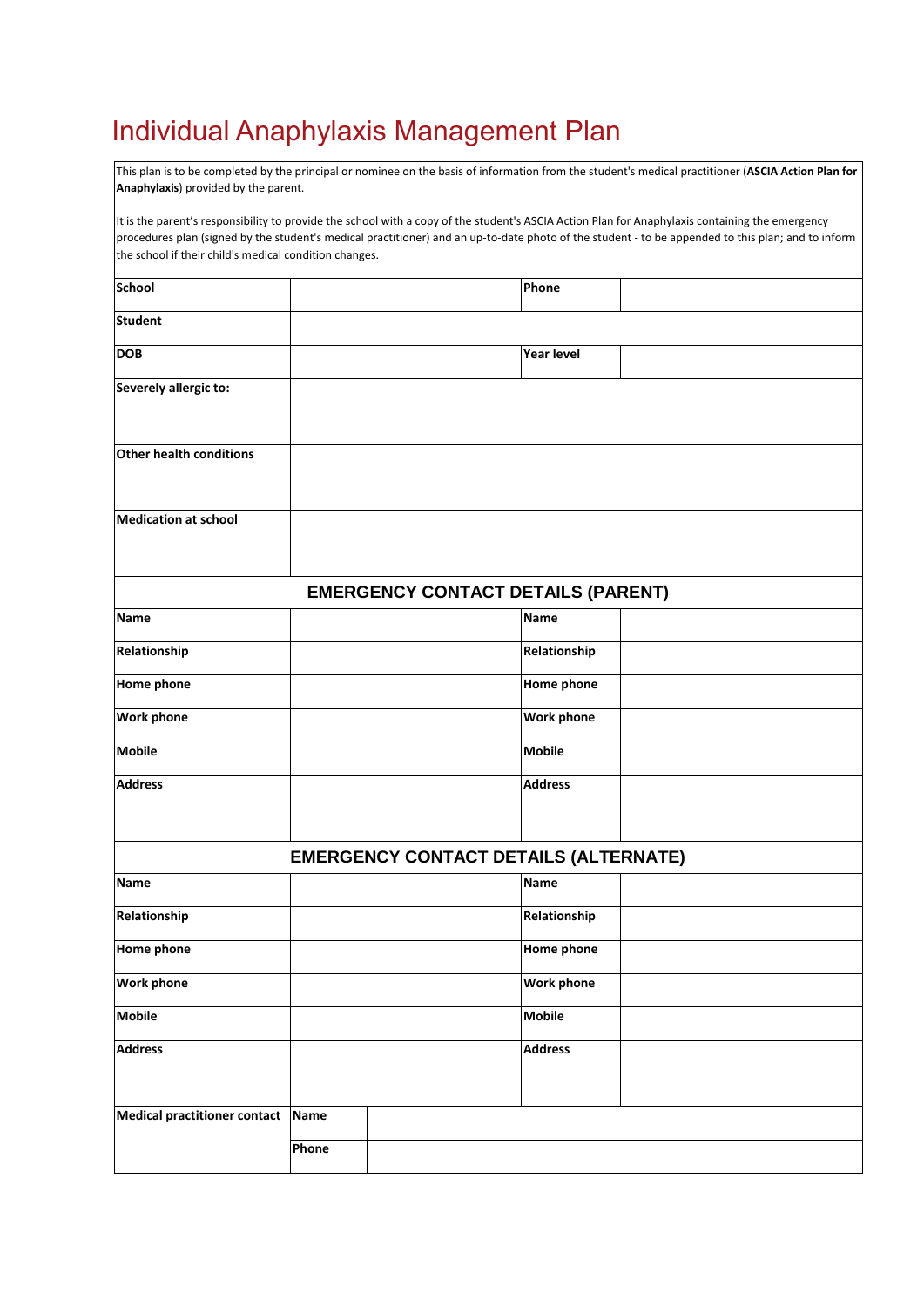| Emergency care to be<br>provided at school             |                                                                                                                                                                                                                                 |                     |                         |
|--------------------------------------------------------|---------------------------------------------------------------------------------------------------------------------------------------------------------------------------------------------------------------------------------|---------------------|-------------------------|
|                                                        |                                                                                                                                                                                                                                 |                     |                         |
|                                                        |                                                                                                                                                                                                                                 |                     |                         |
| <b>Storage location for</b><br>adrenaline autoinjector |                                                                                                                                                                                                                                 |                     |                         |
| (device specific) (EpiPen®)                            |                                                                                                                                                                                                                                 |                     |                         |
|                                                        |                                                                                                                                                                                                                                 |                     |                         |
|                                                        |                                                                                                                                                                                                                                 |                     |                         |
|                                                        | <b>ENVIRONMENT</b>                                                                                                                                                                                                              |                     |                         |
|                                                        | To be completed by principal or nominee. Please consider each environment/area (on and off school site) the student will be in for the year, e.g.<br>classroom, canteen, food tech room, sports oval, excursions and camps etc. |                     |                         |
| Name of environment/area:                              |                                                                                                                                                                                                                                 |                     |                         |
| <b>Risk identified</b>                                 | Actions required to minimise the risk                                                                                                                                                                                           | Who is responsible? | <b>Completion date?</b> |
|                                                        |                                                                                                                                                                                                                                 |                     |                         |
|                                                        |                                                                                                                                                                                                                                 |                     |                         |
|                                                        |                                                                                                                                                                                                                                 |                     |                         |
|                                                        |                                                                                                                                                                                                                                 |                     |                         |
| Name of environment/area:                              |                                                                                                                                                                                                                                 |                     |                         |
| <b>Risk identified</b>                                 | Actions required to minimise the risk                                                                                                                                                                                           | Who is responsible? | <b>Completion date?</b> |
|                                                        |                                                                                                                                                                                                                                 |                     |                         |
|                                                        |                                                                                                                                                                                                                                 |                     |                         |
|                                                        |                                                                                                                                                                                                                                 |                     |                         |
|                                                        |                                                                                                                                                                                                                                 |                     |                         |
| Name of environment/area:                              |                                                                                                                                                                                                                                 |                     |                         |
| <b>Risk identified</b>                                 | Actions required to minimise the risk                                                                                                                                                                                           | Who is responsible? | <b>Completion date?</b> |
|                                                        |                                                                                                                                                                                                                                 |                     |                         |
|                                                        |                                                                                                                                                                                                                                 |                     |                         |
|                                                        |                                                                                                                                                                                                                                 |                     |                         |
|                                                        |                                                                                                                                                                                                                                 |                     |                         |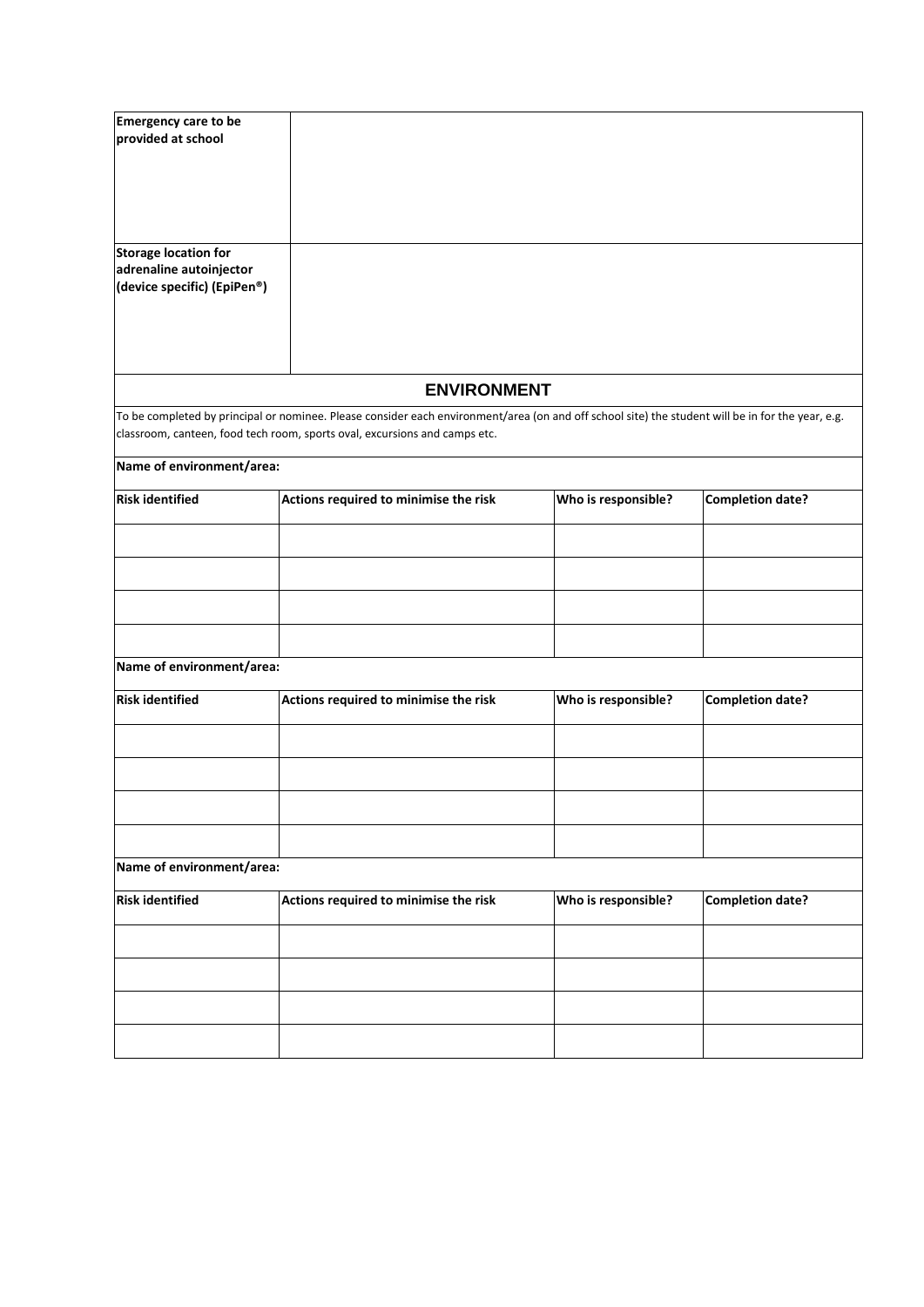| Name of environment/area: |                                       |                     |                         |  |
|---------------------------|---------------------------------------|---------------------|-------------------------|--|
| <b>Risk identified</b>    | Actions required to minimise the risk | Who is responsible? | <b>Completion date?</b> |  |
|                           |                                       |                     |                         |  |
|                           |                                       |                     |                         |  |
|                           |                                       |                     |                         |  |
|                           |                                       |                     |                         |  |
| Name of environment/area: |                                       |                     |                         |  |
| <b>Risk identified</b>    | Actions required to minimise the risk | Who is responsible? | <b>Completion date?</b> |  |
|                           |                                       |                     |                         |  |
|                           |                                       |                     |                         |  |
|                           |                                       |                     |                         |  |
|                           |                                       |                     |                         |  |

(continues on next page)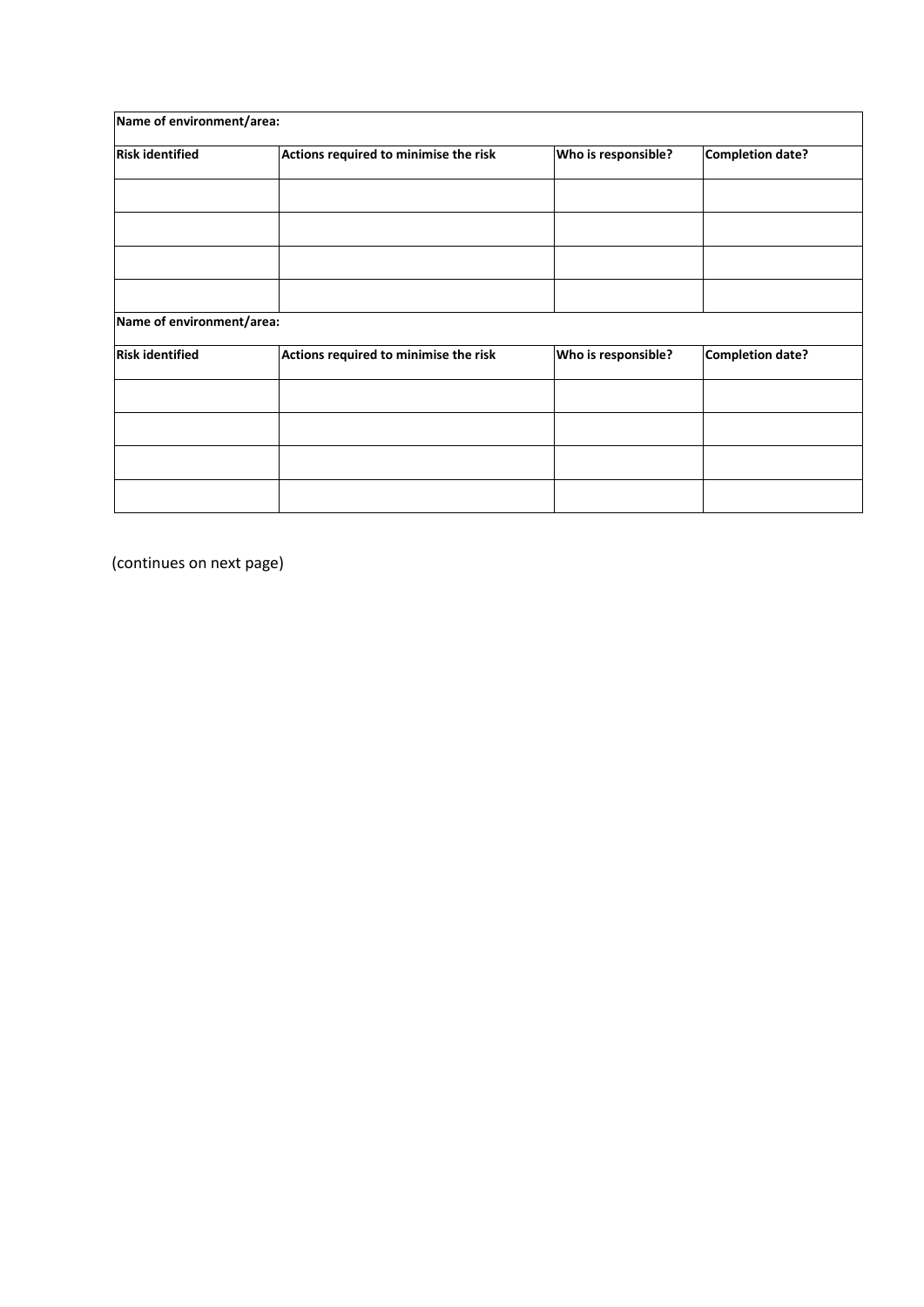## ascia www.allergy.org.au

## **ACTION PLAN FOR** Anaphylaxis



sinophrino) outoinio **Paul Putton**  $\sim$   $\sim$  $\mathbf{u}$ 

| Name:                                                                                                         | For epiren® aurenaline (epinephrine) automjectors                                                                                                                                                                                                                                                  |
|---------------------------------------------------------------------------------------------------------------|----------------------------------------------------------------------------------------------------------------------------------------------------------------------------------------------------------------------------------------------------------------------------------------------------|
| Date of birth:                                                                                                | SIGNS OF MILD TO MODERATE ALLERGIC REACTION                                                                                                                                                                                                                                                        |
|                                                                                                               | • Swelling of lips, face, eyes<br>• Hives or welts<br>• Tingling mouth<br>• Abdominal pain, vomiting (these are signs of anaphylaxis for insect allergy)                                                                                                                                           |
|                                                                                                               | <b>ACTION FOR MILD TO MODERATE ALLERGIC REACTION</b>                                                                                                                                                                                                                                               |
| Confirmed allergens:                                                                                          | • For insect allergy - flick out sting if visible<br>• For tick allergy - freeze dry tick and allow to drop off<br>• Stay with person and call for help<br>• Locate EpiPen® or EpiPen® Jr adrenaline autoinjector<br>• Give other medications (if prescribed).<br>• Phone family/emergency contact |
| Family/emergency contact name(s):                                                                             | Mild to moderate allergic reactions (such as hives<br>or swelling) may not always occur before anaphylaxis                                                                                                                                                                                         |
|                                                                                                               | WATCH FOR ANY ONE OF THE FOLLOWING SIGNS OF                                                                                                                                                                                                                                                        |
| Work Ph:                                                                                                      | <b>ANAPHYLAXIS (SEVERE ALLERGIC REACTION)</b>                                                                                                                                                                                                                                                      |
| Home Ph:<br>Mobile Ph:                                                                                        | • Difficult/noisy breathing<br>• Difficulty talking and/or                                                                                                                                                                                                                                         |
| Plan prepared by medical or                                                                                   | • Swelling of tongue<br>hoarse voice                                                                                                                                                                                                                                                               |
| nurse practitioner:                                                                                           | • Swelling/tightness in throat<br>• Persistent dizziness or collapse<br>• Wheeze or persistent cough<br>• Pale and floppy (young children)                                                                                                                                                         |
| I hereby authorise medications specified on this<br>plan to be administered according to the plan             | <b>ACTION FOR ANAPHYLAXIS</b>                                                                                                                                                                                                                                                                      |
| Signed: <b>MARK</b>                                                                                           |                                                                                                                                                                                                                                                                                                    |
|                                                                                                               | 1 Lay person flat - do NOT allow them to stand or walk                                                                                                                                                                                                                                             |
| Date:<br>Action Plan due for review:<br>How to give EpiPen®                                                   | - If unconscious, place<br>in recovery position<br>- If breathing is difficult<br>allow them to sit                                                                                                                                                                                                |
| Form fiet around EpiPen®<br>1<br>and PULL OFF BLUE<br><b>SAFETY RELEASE</b>                                   | 2 Give EpiPen® or EpiPen® Jr adrenaline autoinjector<br>3 Phone ambulance - 000 (AU) or 111 (NZ)<br>4 Phone family/emergency contact                                                                                                                                                               |
| Hold leg atill and PLACE<br>2<br><b>ORANGE END against</b><br>outer mid-thigh (with or<br>without clothing)   | 5 Further adrenaline doses may be given if no response after<br>5 minutes<br>6 Transfer person to hospital for at least 4 hours of observation                                                                                                                                                     |
| PUSH DOWN HARD until<br>3<br>a click is heard or felt and                                                     | If in doubt give adrenaline autoinjector<br>Commence CPR at any time if person is unresponsive and not breathing normally                                                                                                                                                                          |
| hold in place for 3 seconds<br>REMOVE EpiPen#                                                                 | <b>ALWAYS</b> give adrenaline autoinjector FIRST, and then<br>asthma reliever puffer if someone with known asthma and allergy<br>to food, insects or medication has SUDDEN BREATHING DIFFICULTY (including                                                                                         |
| All EpiPen <sup>®</sup> e should be held in place for 3<br>ecconde regardiese of instructions on device label | wheeze, persistent cough or hoarse voice) even if there are no skin symptoms<br>Asthma reliever medication prescribed: Y N                                                                                                                                                                         |

@ ASCIA 2017 This plan was developed as a medical document that can only be completed and signed by the patient's medical or nurse practitioner and cannot be altered without their permission

Parents and guardians (via their medical practitioner) can access the ASCIA Action Plan from:

[http://www.allergy.org.au/health-professionals/anaphylaxis-resources/ascia-action-plan](http://www.allergy.org.au/health-professionals/anaphylaxis-resources/ascia-action-plan-for-anaphylaxis)[for-anaphylaxis](http://www.allergy.org.au/health-professionals/anaphylaxis-resources/ascia-action-plan-for-anaphylaxis)